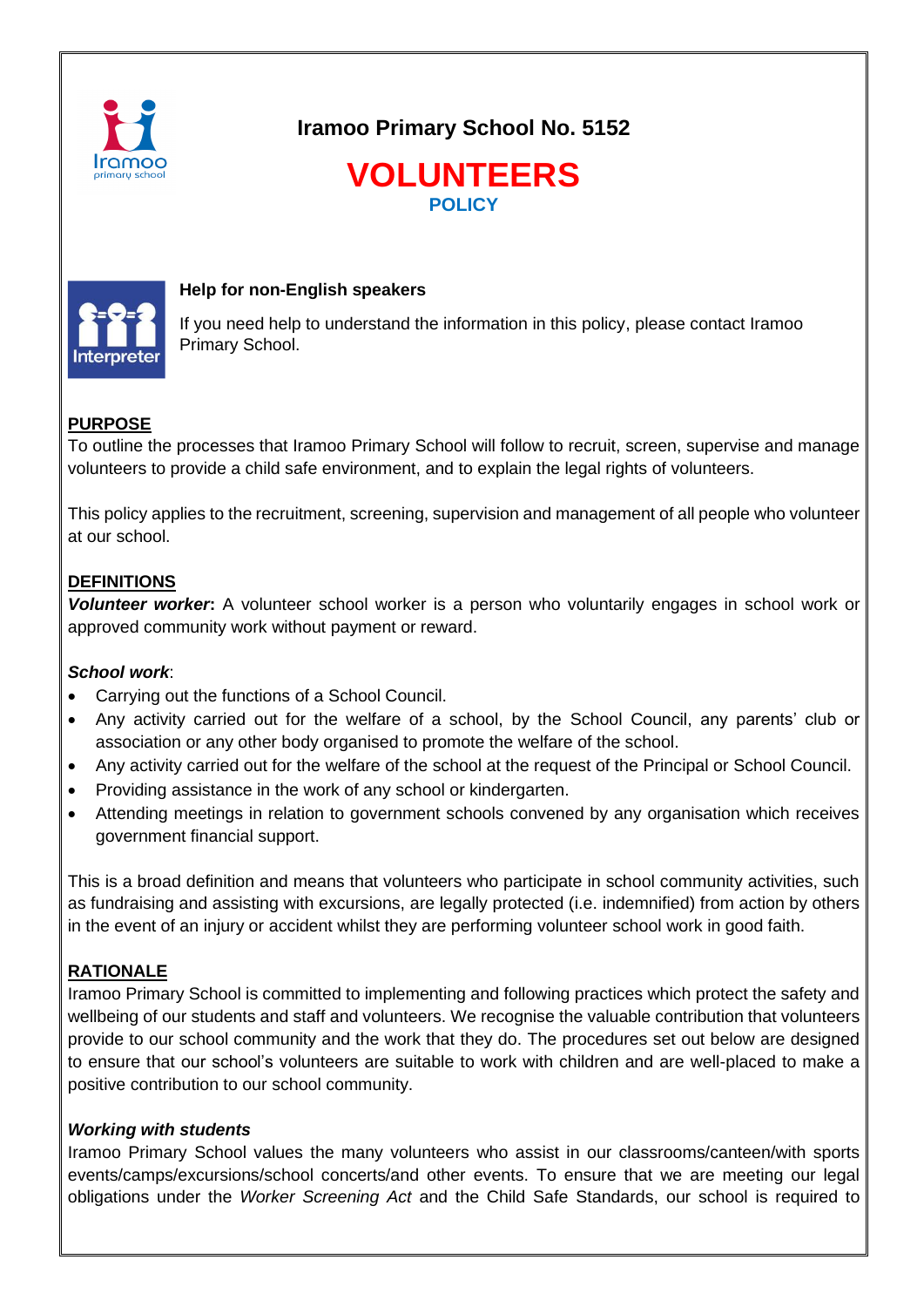undertake suitability checks which in most cases will involve asking for evidence of a Working with Children (WWC) Check.

Considering our legal obligations, and our commitment to ensuring that Iramoo Primary School is a child safe environment, we will require volunteers to obtain a WWC Clearance and produce their valid card to the office for verification in the following circumstances:

- Volunteers who are not parent/family members of any student at the school if they are engaged in child-related work regardless of whether they are being supervised.
- Parent/family volunteers who are assisting with any classroom or school activities involving direct contact with children in circumstances where the volunteer's child is not participating, or does not ordinarily participate in the activity.
- Parent/family volunteers who assist with excursions (including swimming), camps and similar events, regardless of whether their own child is participating or not.
- Parent/family volunteers who regularly assist in school activities, regardless of whether their own child is participating or not.
- Parent/community School Council members sitting on School Council with student School Council members, regardless of whether their own child is a student member or not.

In addition, depending on the nature of the volunteer work, our school may ask the volunteer to provide other suitability checks at its discretion (e.g. references, work history involving children and/or qualifications). Proof of identity may also be required in some circumstances.

# *Non child-related work*

On some occasions, parents and other members of the school community may volunteer to do work that is not child-related. For example, organising gifts for Mother's and Father's Day stalls or Election BBQ sausage sizzles, during which children will not be, or would not reasonably be expected to be, present.

Volunteers for this type of work are not required to have WWC Clearances or other suitability checks as they are not engaged in child-related work and children are not generally present during these activities. However, Iramoo Primary School reserves the right to undertake suitability checks, including requiring proof of identity and WWC Clearance, at its discretion if considered necessary for any particular activities or circumstances.

School council members and volunteers on any sub-committee of School Council will be asked to provide evidence of a valid WWC Clearance. Whilst we acknowledge that these volunteers will not be engaging in child-related work as part of their role, even when there is a student sitting on the School Council, we believe that it is important that our volunteers who are involved in making important decisions about our school which will have an impact on students do have a valid WWC Clearance.

## **TRAINING AND INDUCTION**

Under the Child Safe Standards volunteers must have an appropriate induction and training in child safety and wellbeing.

To support our school to maintain a child safe environment, before engaging in any work where children are present or reasonably likely to be present, volunteers must familiarise themselves with the policies, procedures and Code of Conduct referred to in our Child Safety Induction Pack. They must ensure that the actions and requirements in these documents are followed when volunteering for our school.

Depending on the nature and responsibilities of their role, Iramoo Primary School may also require volunteers to complete additional child safety training.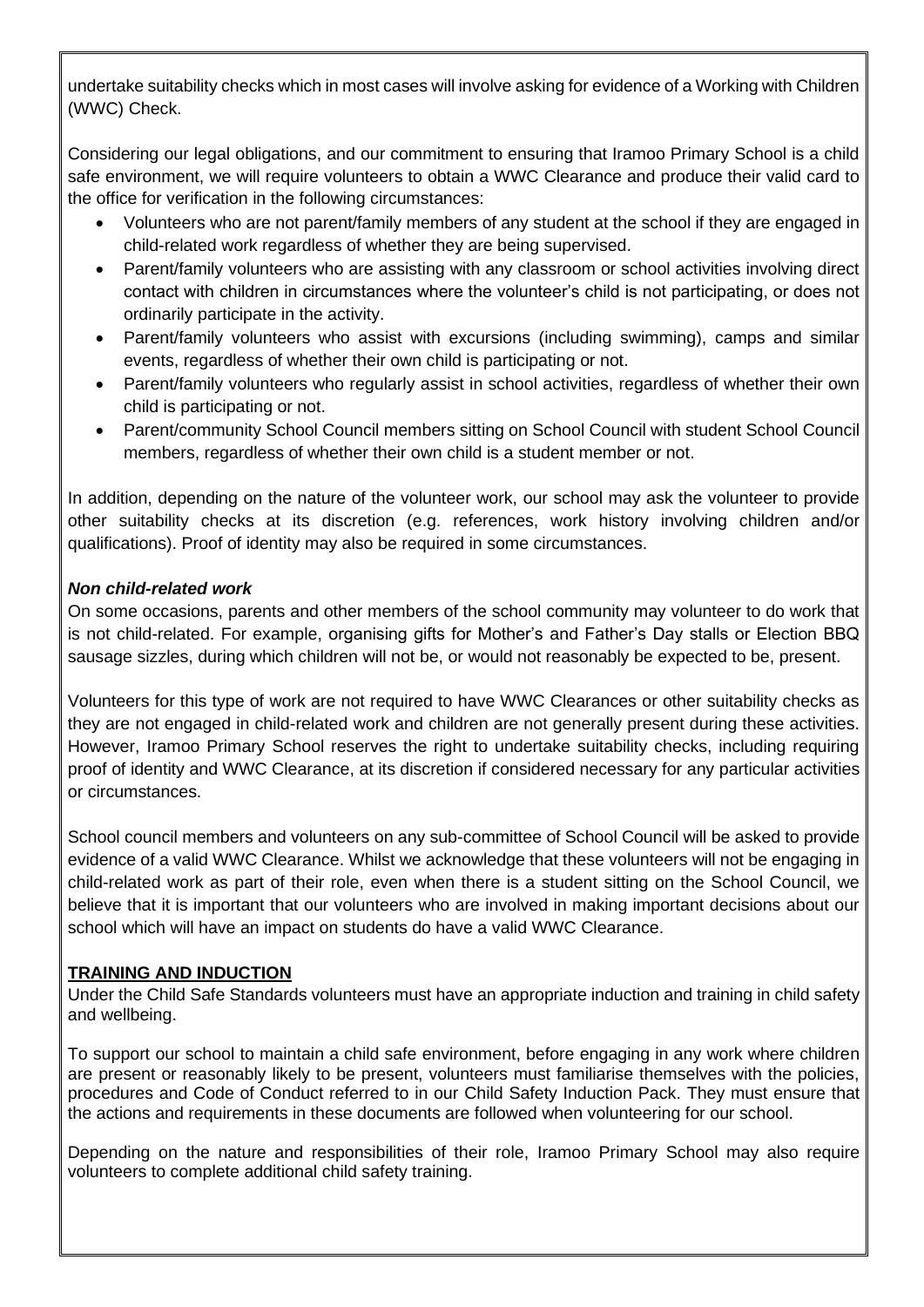## **MANAGEMENT AND SUPERVISION**

Volunteer workers will be expected to comply with any reasonable direction of the principal (or their nominee). This will include the requirement to follow our school's policies, including, but not limited to our Children Health and Wellbeing Policy, Child Safety Code of Conduct and Child Safety and Student Engagement policies.

Volunteer workers will also be expected to act consistently with Department of Education and Training policies, to the extent that they apply to volunteer workers, including the Department's policies relating to [Equal Opportunity and Anti-Discrimination,](https://www2.education.vic.gov.au/pal/equal-opportunity/policy-and-guidelines) [Sexual Harassment](https://www2.education.vic.gov.au/pal/sexual-harassment/overview) and [Workplace Bullying.](https://www2.education.vic.gov.au/pal/workplace-bullying/policy)

The Principal (or their nominee) will determine the level of school staff supervision required for volunteers, depending on the type of work being performed, and with a focus on ensuring the safety and wellbeing of students.

The Principal has the discretion to make a decision about the ongoing suitability of a volunteer worker and may determine at any time whether or not a person is suitable to volunteer at Iramoo Primary School.

## **PRIVACY AND INFORMATION SHARING**

Volunteers must ensure that any student information they become aware of because of their volunteer work is managed sensitively and in accordance with the **Schools' Privacy Policy** and the Department's policy on [Privacy and Information Sharing.](https://www2.education.vic.gov.au/pal/privacy-information-sharing/policy)

Under these policies, student information can and should be shared with relevant school staff to:

- support the student's education, wellbeing and health;
- reduce the risk of reasonably foreseeable harm to the student, other students, staff or visitors;
- make reasonable adjustments to accommodate the student's disability; or
- provide a safe and secure workplace.

Volunteers must immediately report any child safety concerns that they become aware of to a member of staff to ensure appropriate action. There are some circumstances where volunteers may also be obliged to disclose information to authorities outside of the school such as to Victoria Police. For further information on child safety responding and reporting obligations refer to: *Child Safety Responding and Reporting Obligations (including Mandatory Reporting) Policy and Procedures*.

#### **RECORDS MANAGEMENT**

While it is unlikely volunteers will be responsible for any school records during their volunteer work, any school records that volunteers are responsible for must be provided to the Assistant Principal – Accountability and Resources to ensure that they are managed in accordance with the Department's policy: [Records Management –](https://www2.education.vic.gov.au/pal/records-management/policy) Schools.

## **COMPENSATION**

#### *Personal injury*

Volunteer workers are covered by the Department of Education and Training's Workers' Compensation Policy if they suffer personal injury in the course of engaging in school work.

## *Property damage*

If a volunteer worker suffers damage to their property in the course of carrying out school work, the Minister (or delegate) may authorise such compensation as they consider reasonable in the circumstances. Claims of this nature should be directed to the Principal who will direct them to the Department's Legal Division.